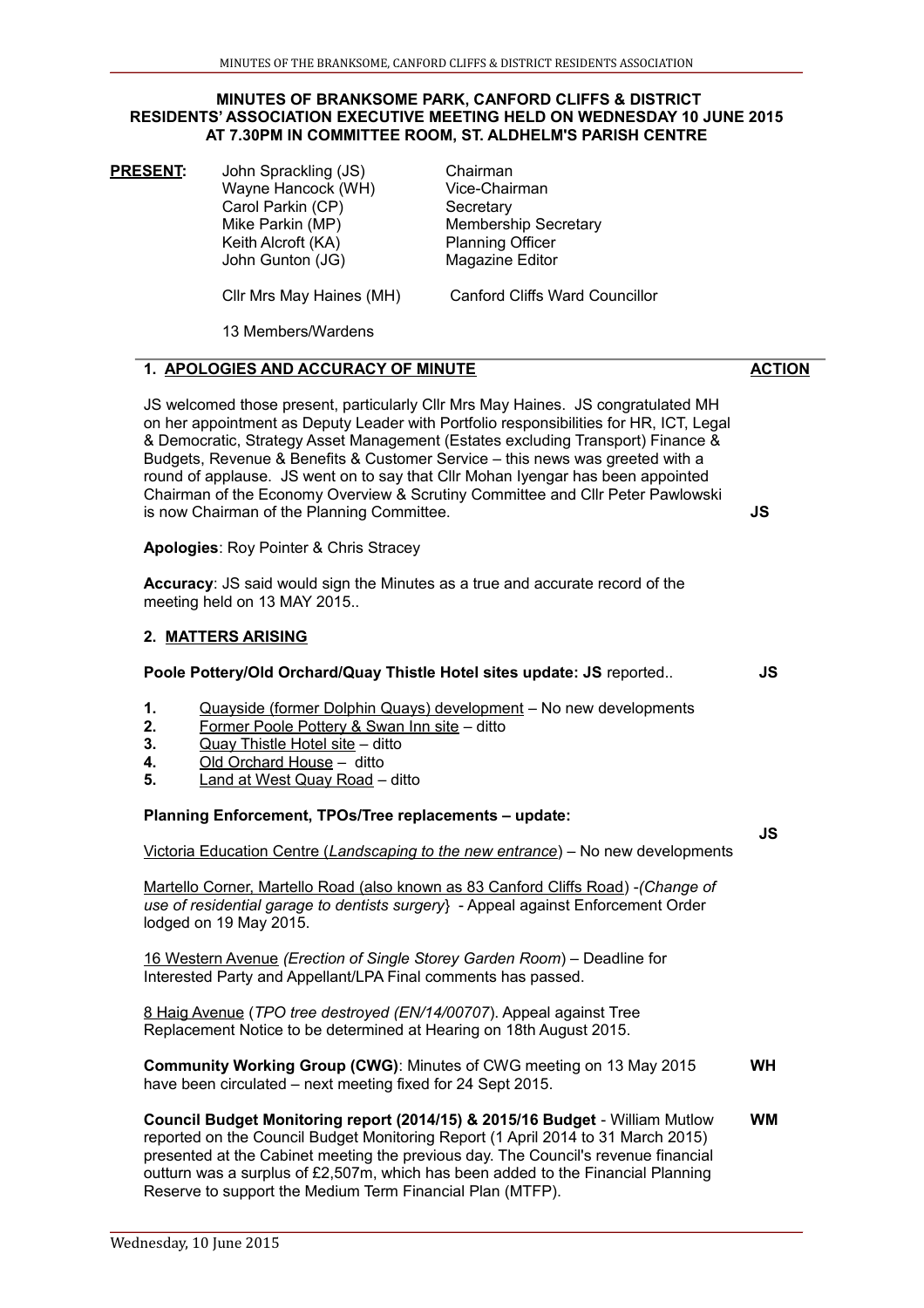**ACTION**

 **MH**

This surplus is in ADDITION to the position reported at Dec 2015 (£0.595m) which was also transferred to support the MTFP.

The surpluses reported in the final quarter included... Ordinary Residence Claims £1.195m - Release of provision following settlement of claims NHS Adult Social Care Support £0.325m - Additional grant from NHS in January 2015 Dilapidations £0.237m Dilapidation provision released as no claim received within period. Business rates rebates £0.081m Net service savings £0.669m The movements greater than £100k in the final quarter were as follows.. £197k overspend Children – Social care £198k saving Children – Education and other budgets £460k saving Adults – Transfer to earmarked Reserves £200k saving Adults – Age profile of outstanding debt reassessed for bad debt provision £1.195m saving Adult Social Care (see above) £325k additional grant for Adult Social Care (see above) £113k saving Adults – General efficiencies (including staff vacancies and additional income from catering services) £119k overspend Culture & Community and Housing £145k saving Public Health – Drugs and Alcohol Services £100k saving Housing – Reduced Bad Debt Provision

Un-earmarked Reserves for 2015/16 Budget will remain at £6.25m

Earmarked Reserves at 31 Mar 2015 is £24.214m, after the application of the final surplus for the year of £2.507m. This includes £11.584m Financial Planning Reserves providing mitigation against the MTFP pressures; £4.115m held by Council in support of partnerships with NHS, Schools and other stakeholders; £1.829m by way of numerous Government. grants.

Capital spend for 2014/15 was £23.9m, which represents 87% of approved budget.

### **Public Rights of Way**

| Westminster Road end of Dalkeith Road - No new developments. | <b>RD</b> |
|--------------------------------------------------------------|-----------|
| Buccleuch Road to Lakeside Road – ditto                      |           |
| <u>Bessborough Road</u> – ditto                              |           |

**Pinecliff Gardens (Sunken garden):** WH reported that a judge from the RHS will be coming to look at the garden on July  $14<sup>th</sup>$ . WH hopes that the garden does as well as last year, if not better.  **WH**

**Community Engagement:** No new developments. **JS/TS**

**Navitus Bay Offshore Wind Farm:** JS reported on behalf of Roy Pointer who was due to return from holiday that day that, this month, Poole & Christchurch Bays Association (PCBA) is mounting a major card campaign this summer encouraging residents to write to the Prime Minister simply stating why Navitus Bay wind farm is a bad idea and should be stopped. **RP**

20,000 cards need to be delivered in selected areas between Milford on Sea and Durlston. If members can help by covering their road or part of it, please contact Roy Pointer royalpoint@sky.com so that he can arrange for cards to be dropped off at you address. Please advise the name of the road and how many cards you could take; any help will be truly welcomed to stop this deeply unpopular proposal.

# **Road Safety concerns: Burton Road, Canford Cliffs Road & Road surface of**

**Ravine Road:** Cllr MH reported that unfortunately there has been no resurfacing to Ravine Road, but a little work has been done in patching areas. Cllr MH pointed out that if a pothole was reported to the Council, they would come and fill it in.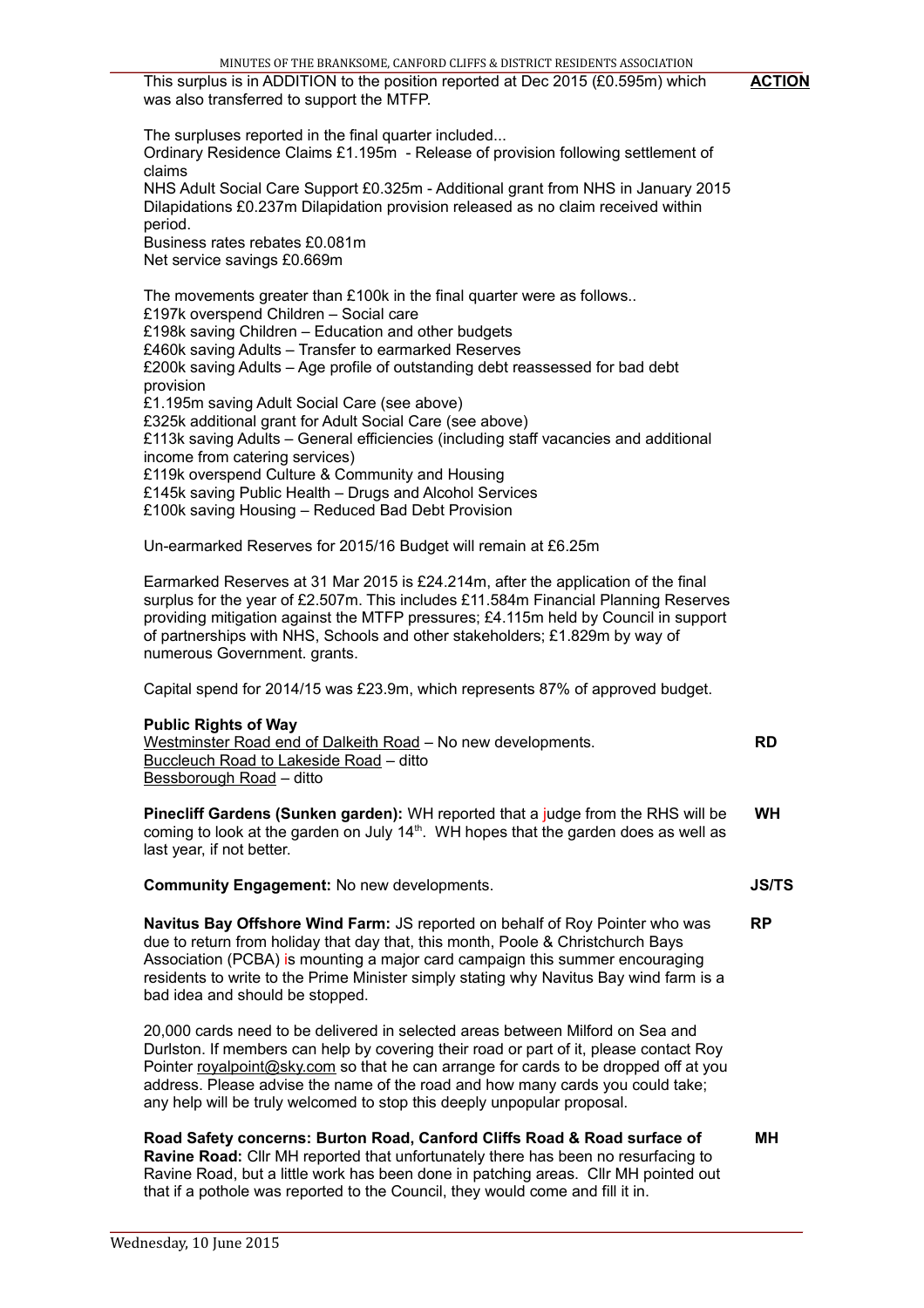**ACTION**

A report on the Leicester Road/Bury Road/Wilderton Road safety concerns and the following two items are to be considered at next Wednesday's Canford Cliffs & Penn Hill Area Committee meeting

| <b>Location</b>                     | <b>Est Cost</b> | <b>Proposal</b>             |
|-------------------------------------|-----------------|-----------------------------|
| St Aldhelms Road                    | £1,000          | Loading Ban                 |
| Western Road/Mornish $\vert$ £1,000 |                 | <b>Waiting Restrictions</b> |
| Road                                |                 |                             |
| Total                               | £2,000          |                             |

A number pedestrian crossings are proposed within the area covered by the Association and will be subject to agreement at a future Area Committee meeting.

| Location                                                                               | Area  | Proposed<br>facility | <b>SEDTCS [£]</b> | <b>Additional notes</b>                                                                                                          |
|----------------------------------------------------------------------------------------|-------|----------------------|-------------------|----------------------------------------------------------------------------------------------------------------------------------|
| Haven Road (at junction Canford Cliffs<br>with Ravine & Western and Penn Hill<br>Road) |       | Zebra<br>∣crossing   | 30, 167.00        |                                                                                                                                  |
| Shore Road (FP85)                                                                      | ditto | Zebra<br>crossing    | 20,000.00         |                                                                                                                                  |
| Banks Road (outside of ditto#<br>Sandbanks Hotel)                                      |       | Zebra<br>crossing    | 20,960,00         |                                                                                                                                  |
| Canford Cliffs Road                                                                    | ditto | Puffin<br>crossing   |                   | 60,000.00 This facility will not<br>be installed until<br>the construction<br>works at the<br>development have<br>been completed |

#### **Sustaining Poole's Seafront (Formerly Seafront Beaches Master Plan SPD):** No new developments.  **TS**

**'Party houses':** It is reported in today's Daily Echo that Bournemouth Council officers issued a 48-hour Closure Order for Parkgate, Branksome Hill Road where a large student party expected to attract up to 300 guests, which made it a criminal offence for anyone other than residents to enter the site for whole weekend. **No further action**

This is the first time Bournemouth council had used new powers under the Antisocial Behaviour and Policing Act 2014 to prevent potential

JS proposed that this item be removed from the Agenda until there any new problem is reported.

| Succession planning: No new developments.                                                                                                                                                                                                                                                                                                                                                                                                                                                                        | JS  |
|------------------------------------------------------------------------------------------------------------------------------------------------------------------------------------------------------------------------------------------------------------------------------------------------------------------------------------------------------------------------------------------------------------------------------------------------------------------------------------------------------------------|-----|
| <b>Pine Drive</b> – MH said that Steve Dean is looking into this.                                                                                                                                                                                                                                                                                                                                                                                                                                                | MН  |
| Uniting the Conurbation (Bournemouth, Poole and Christchurch) -No new<br>developments                                                                                                                                                                                                                                                                                                                                                                                                                            | JS. |
| Refreshing the Core Strategy and review of Community Infrastructure Levy<br>(CIL): The Poole Core Strategy timetable will be delayed a year as, over the next<br>year, Poole will be engaging with other Councils in Dorset to firstly sign off the<br>Strategic Housing Market Assessment that identifies housing need and secondly<br>undertake work at exploring options on where that housing should go. The Council<br>does not have a duty to agree but it does have a duty to cooperate. In light of this | TS. |

strategic work,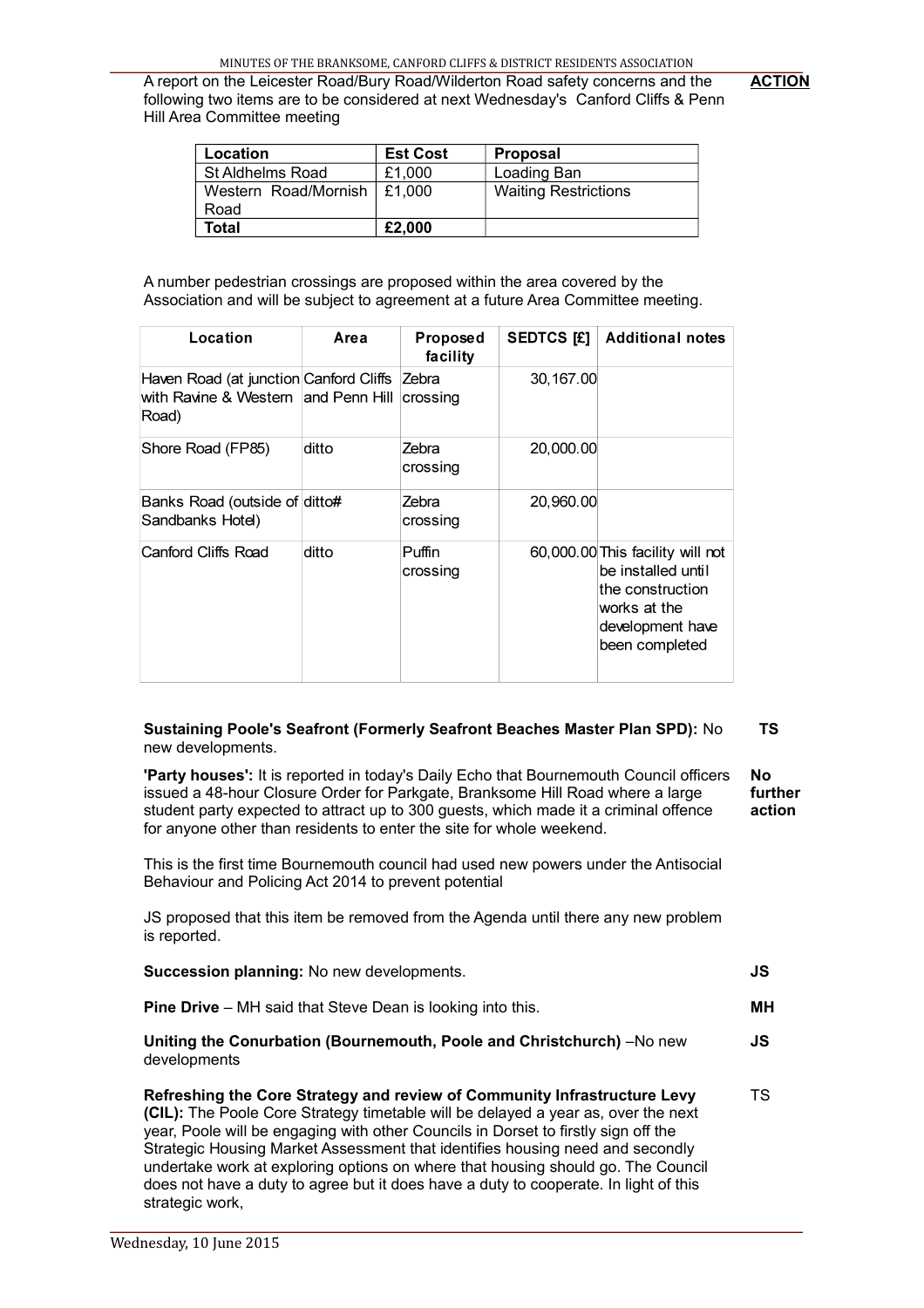MINUTES OF THE BRANKSOME, CANFORD CLIFFS & DISTRICT RESIDENTS ASSOCIATION

36 flats replacing four houses at 74, 76, 78 & 80 Lilliput Road and 20 retirement apartments under construction at Compton Acres.

This is going to put extra strain on local services – Lilliput Surgery and dental practices amongst others. KA wonders if the Council has done anything about alerting the surgery and dental practices of the impending loading on these extra